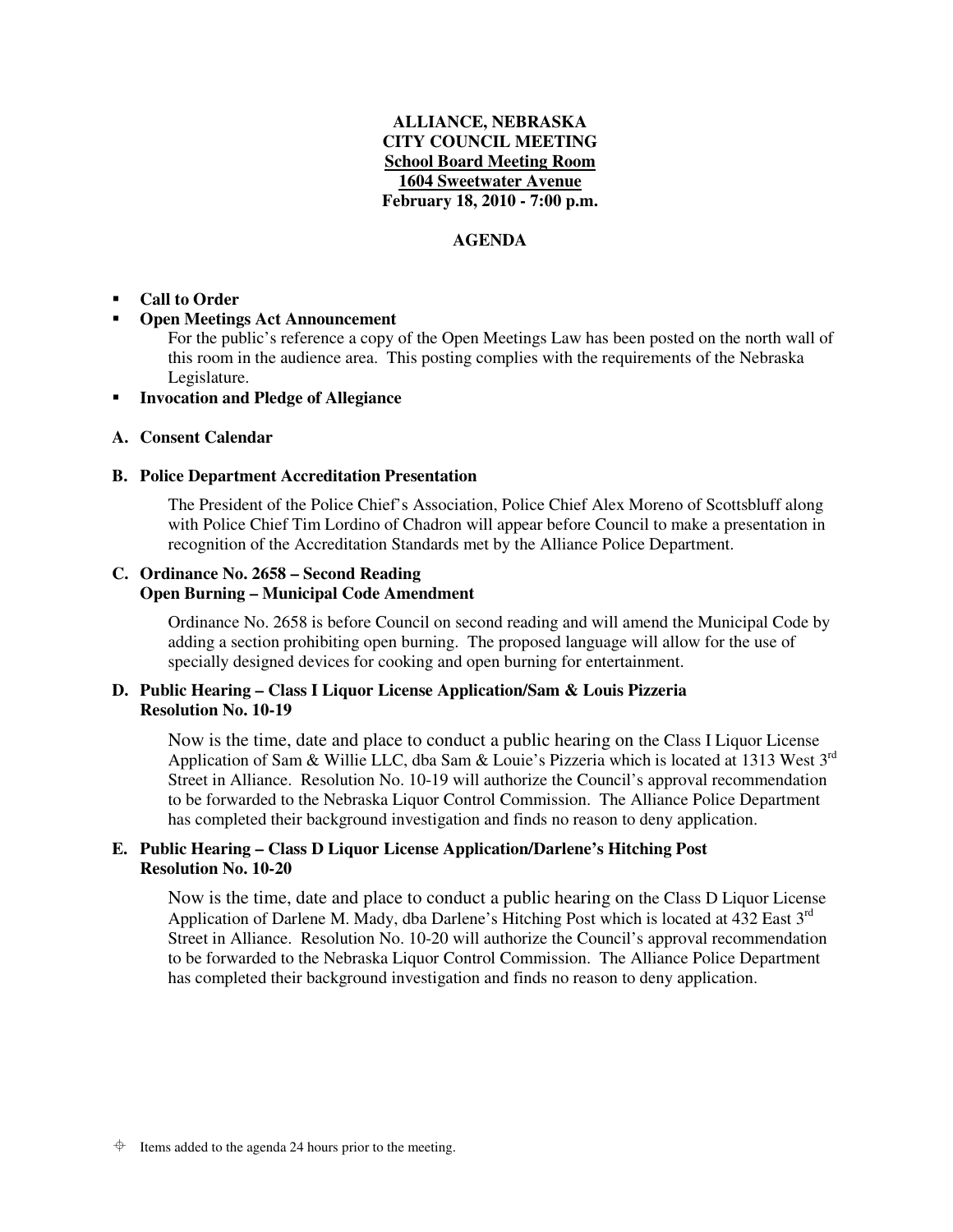### **F. Public Hearing – One & Six Year Street Improvement Program Resolution No. 10–21**

Now is the time, date, and place to conduct a Public Hearing on the City of Alliance Street Improvement One and Six Year Plan. The One Year Plan includes one project, engineering for the concrete/asphalt overlay for Potash Avenue, Second Street to Kansas Avenue. Included in the Six Year Plan are four projects: construction for the one listed above; concrete of  $10<sup>th</sup>$  Street, Box Butte to Flack Avenues; concrete/asphalt of  $3<sup>rd</sup>$  Street - Black Hills Avenue to Howard Avenue; and asphalt of Emerson,  $18<sup>th</sup>$  Street to  $31<sup>st</sup>$  Street. Resolution No. 10-21 will grant approval of the Plan and authorize submittal to the State of Nebraska Board of Public Roads, Classifications and Standards. The Alliance Planning Commission reviewed the plans at their regular meeting, February 9, 2010 and recommended approval. A copy of their minutes has been included for Council's review.

## **G. Resolution No. 10-22 – Golf Professional Agreement**

Resolution No. 10-22 will authorize the City of Alliance to enter into an Independent Contractor Agreement for a Golf Course Golf Professional with Brian Jerred. The Agreement is for a three year period ending in February, 2013 with a renewable clause for six successive one year periods. If approved, Mr. Jerred will begin his duties at Skyview Golf Course on March 1, 2010.

## **H. Resolution No. 10-23 – Golf Course Irrigation Well Bid Award**

This resolution will award the Golf Course Irrigation Well Project to Sergeant Drilling of Broken Bow, NE in the amount of \$111,020.00. The Project included two options and required a bid for each. Two bids were received with Sergeant Drilling being the lowest, responsive, and responsible bidder. Initially Option Two was recommended by the Engineer; however, following a meeting with the Engineer, Cultural and Leisure Services Director and Golf Course Superintendent the recommendation is being changed to Option One. Selecting Option One removes the need to build a housing unit for the new well which provides additional savings. The current authorized budget for this project is \$90,000.00. The resolution also provides authorization not to exceed five percent of the total contract for field change orders if necessary.

# **I. Resolution No. 10-24 – Police Car Bid Award**

Resolution No. 10-24 will authorize the purchase of a 2010 Ford Crown Victoria through the State of Nebraska contract in the amount of \$24,218.00. Staff did contact the local Ford dealership to determine if they were interested in bidding and they stated not at this time. The resolution also authorizes the purchase of the necessary additional equipment (emergency lights, radios, video, and radar) from Commsource Inc. in the amount of \$5,066.34. Stripping of the vehicle will cost \$575.00. The total cost of the purchase will be \$29,859.34 and \$35,000.00 has been budgeted for this purpose.

## **J. Resolution No. 10-25 – Airport Minimum Standards**

This resolution will approve the remaining sections of the Airport Minimum Standards. Council at their regular meeting, December 19, 2009 approved the first four sections of the Airport Minimum Standards along with the Table of Contents, Introduction, and Definitions. The effective date for these standards will be March 1, 2010.

## **K. Resolution No. 10-26 – Airport Building Lease**

Resolution No. 10-26 will authorize the leasing of Building 3201 at the Alliance Municipal Airport to Rust Enterprises, L.L.C., dba Rust Vegetation Management. This will be a one year lease with automatic six month renewals in the initial amount of \$6,000.00 per year.